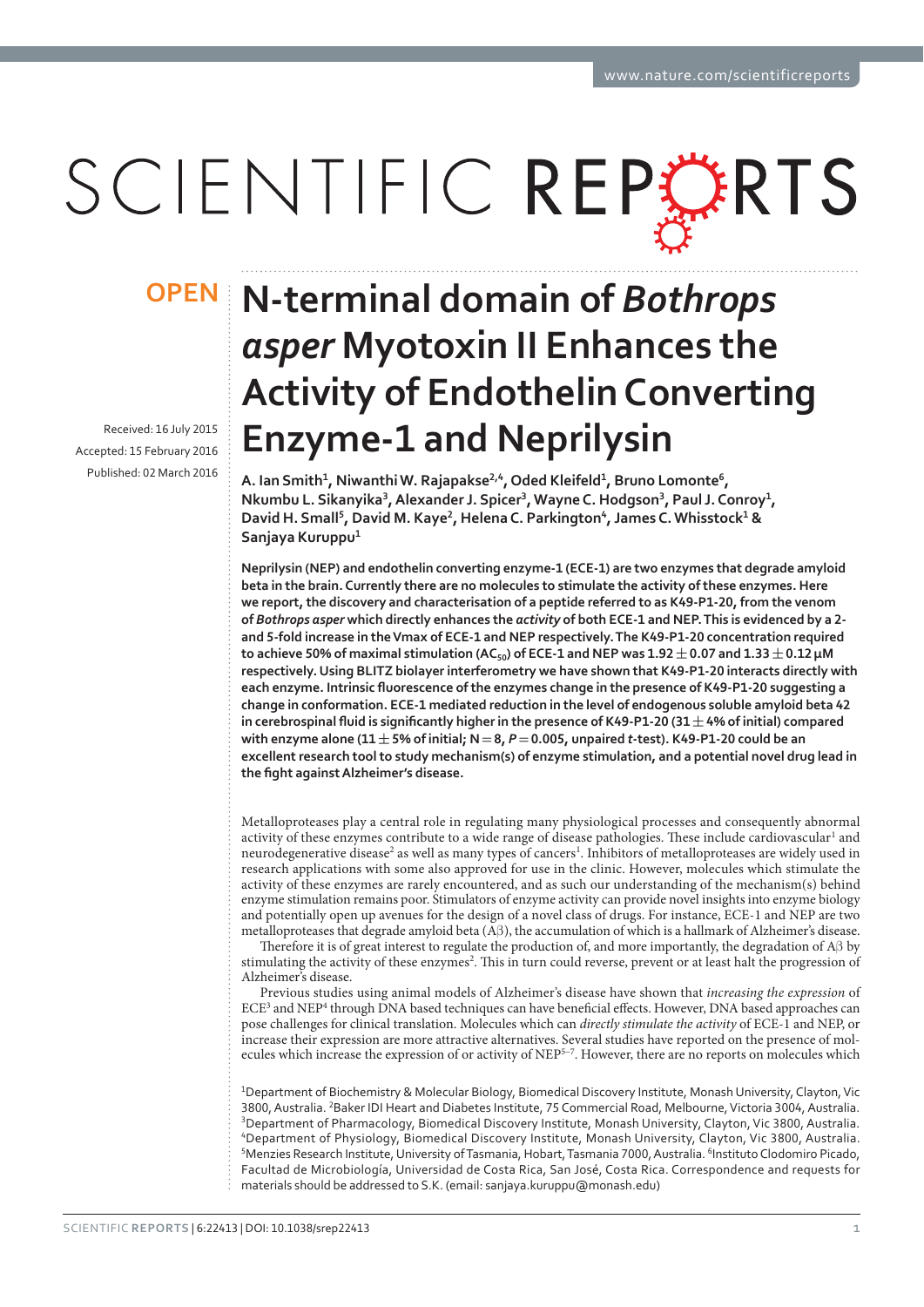$(a)$ 



**Figure 1.** Discovery of K49-P1-20 (**a**) Comparison of ECE-1 stimulating effects of venom, *B. asper* myotoxin II, peptides K49-P1-20, K49-P1-34, K49-P9-34 and inverted K49-P1-20 (10 ng/μL); (**b**) Schematic showing the amino acid sequence of *B. asper* myotoxin II (ArgC mediated cleavage sites are indicated by arrows). The underlined sections correspond to the sequence of synthetic peptides tested for their effects on ECE-1 activity; (**c**) trypsin mediated cleavage of K49-P1-20 produces peptides K49-P1-7 and K49-P8-20 (cleavage sites indicated by arrows, top panel); the effect of K49-P1-20, peptides K49-P1-7 and K49-P8-20 on ECE-1 activity (bottom panel); (**d**) a representative trace showing the effect of K49-P1-20 (25 μg/mL) on direct twitches of the chick biventer cervices muscle. The arrow indicates the point of addition of peptide. \*Significantly different than ECE-1 + peptide K49-P1-20, *P*< 0.05, unpaired *t*-test, n = 4–8.

stimulate the activity of ECE-1. For example, polyphenols in green tea have been reported to increase the activity of NEP in cell culture models<sup>5</sup>, while the neuroprotective hormone humanin has been shown to increase the expression of NEP in a mouse model of Alzheimer's disease<sup>6</sup>. In addition, Kynurenic acid elevates NEP expression as well as activity in human neuroblastoma cultures and mouse cortical neurones<sup>7</sup>. Therefore this study aimed to identify a molecule which stimulates the activity of ECE-1. Here we report on the discovery of K49-P1-20, a 20 amino acid peptide from the venom of *B. asper* which stimulates the activity of both ECE-1 and NEP. The effect of this peptide on other closely related enzymes was also examined.

### **Results**

**Identification of K49-P1-20.** We screened venom from species across different geographical regions for their effects on ECE-1 activity. The venom from *B. asper* was found to stimulate the activity of ECE-1 (624  $\pm$  27%) of control; Fig. 1a). Fractionation of venom confirmed that ECE-1 stimulation was mediated by the previously isolated *B. asper* myotoxin II (Fig. 1a), a lysine 49 (K49) type phospholipase A<sub>2</sub> found in this venom which induces myonecrosis upon envenoming<sup>8</sup>. Digestion of *B. asper* myotoxin II with ArgC proteinase indicated that the stimulation of ECE-1 activity was mediated by its N-terminal region (Fig. 1a). The synthetic peptide K49-P1- 34 corresponding to the N-terminal region mimicked the stimulator effects of *B. asper* myotoxin II (Fig. 1a,b). No significant difference in the activation was observed between peptides K49-P1-20 and K49-P1-34 (Fig. 1a). However, the level of stimulation observed in the presence of K49-P9-34 and inverted sequence of K49-P1-20 was significantly less compared with native K49-P1-20 (Fig. 1a). Further digestion of peptide K49-P1-20 resulted in a reduction in its ability to stimulate ECE-1 activity (Fig. 1c) indicating the importance of residues 1-20 for maximal stimulation of ECE-1 activity. Peptide K49-P1-20 failed to inhibit direct twitches of the chick biventer cervicis nerve muscle preparation, confirming its lack of myotoxic effects (Fig. 1d), in agreement with the previous mapping of toxicity determinants of *B. asper* myotoxin II to its C-terminal region<sup>9</sup>.

**Enzyme activity assays.** The presence of K49-P1-20 (10 ng/μL or 4.6 μM) significantly increased the activity of ECE-1, NEP, Insulin Degrading Enzyme (IDE) and Angiotensin Converting Enzyme-2 (ACE-2) compared to respective control. However the level of stimulation observed for IDE and ACE-2 was significantly less compared with ECE-1(Fig. 2a).

K49-P1-20 increased the activity of ECE-1 and NEP in a concentration dependant manner. Maximal stimulation of ECE-1 (1563  $\pm$  23 as % of control) and NEP (1605  $\pm$  58 as % of control) activity was achieved at a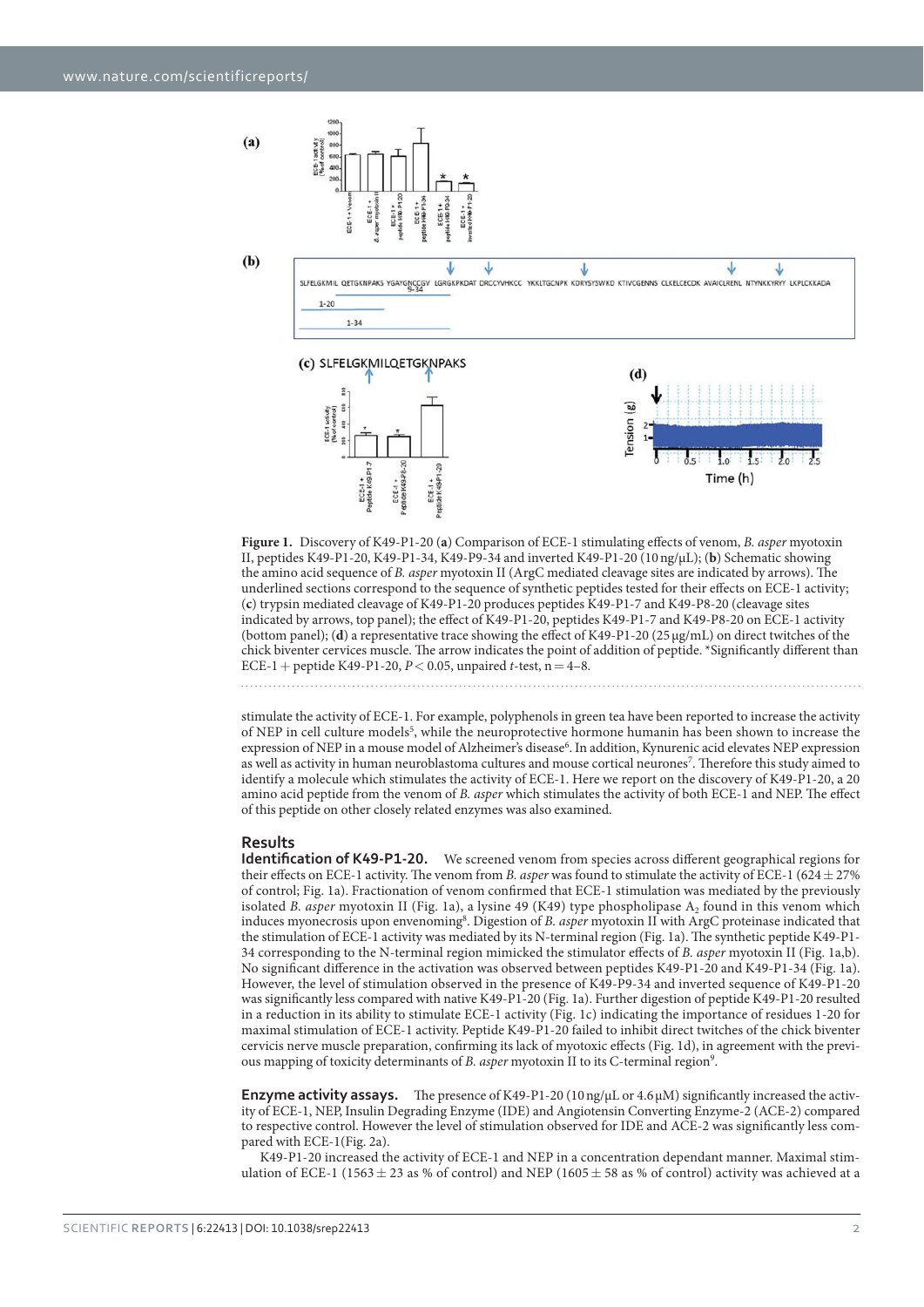

**Figure 2.** Effect of K49-P1-20 on the kinetics of ECE-1 and NEP activity (**a**) Comparison of the activity of ECE-1, NEP, IDE and ACE-2 in the presence of K49-P1-20 (10 ng/μL; \*significantly different compared to ECE-1 + K49-P1-20,  $n = 3-4$ , one-way ANOVA,  $P < 0.05$ ; and  $*$ significantly different compared to enzyme alone; unpaired *t*-test,  $n = 3-4$ ,  $P < 0.05$ ); (b) the concentration dependant effect of K49-P1-20 on ECE-1 and NEP activity; effect of K49-P1-20 on reaction velocity of (**c**) ECE-1 and (**d**) NEP when using bradykinin based QFS as a substrate.

|                       | Vmax (umols of<br>substrate cleaved/min) | $Km$ ( $\mu$ mols) |
|-----------------------|------------------------------------------|--------------------|
| $ECE-1$               | $0.006 + 0.001$                          | $23.9 + 4.3$       |
| $ECE-1 + K49-P1-20$   | $0.012 + 0.001*$                         | $16.4 + 1.4*$      |
| <b>NEP</b>            | $0.06 + 0.01$                            | $6.8 + 1.8$        |
| $NEP + K49 - P1 - 20$ | $0.31 + 0.005*$                          | $22.4 + 2.5*$      |

**Table 1. Effect of K49-P1-20 on the Vmax and Km of ECE-1 and NEP.** \*Significantly different compared to enzyme alone;  $P < 0.05$ ,  $n = 3-4$ , unpaired *t*-test.

K49-P1-20 concentration of 100 ng/μL (or 46 μM; Fig. 2b). The activation concentration 50 (AC50) of K49-P1-20 against ECE-1 (1.92  $\pm$  0.07  $\mu$ M) is significantly higher than that against NEP (1.33  $\pm$  0.12  $\mu$ M; *P* = 0.015, n = 3; unpaired *t*-test).

**Kinetics of enzyme activation.** Using a previously described assay based on a bradykinin based quenched fluorescent substrate (QFS)<sup>10–12</sup>, we examined the effect of K49-P1-20 on the kinetics of ECE and NEP. The presence of K49-P1-20 increased the Vmax of ECE-1 and NEP by 2.0 - and 5.2-fold respectively. K49-P1-20 also induced a 3.3-fold increase in Km of NEP, while significantly decreasing that of ECE-1 (Fig. 2c,d and Table 1).

**Alanine scan.** Alanine substitution of Leu(2) and Ile(9) failed to enhance ECE-1 activity, indicating their importance for stimulating ECE-1 (Fig. 3). Alanine substitution of Leu(2), Phe(3), Glu(4), Leu(10), Glu(12), Thr(13), Lys(15), Lys(19) and Ser(20) failed to enhance NEP activity, indicating their importance for stimulating NEP (Fig. 3).

K49-P1-20 and enzyme interaction and conformational changes. BLITZ Biolayer interferome*try*. N-terminal biotinylation of K49-P1-20 had no significant effect on its ability to stimulate ECE-1 activity (Fig. 4a). Interaction of ECE-1 and NEP with biotinylated K49-P1-20 immobilised on a streptavidin biosensor was indicated by an increase in response units (nm) over time (Fig. 4b). The interaction was rapidly reversible. There was only a minimal interaction between each of the enzymes and biotinylated version of inverted K49-P1-20.

*Spectroscopy.* To determine whether interaction between K49-P1-20 and ECE-1 or NEP leads to a change in conformation of the native enzyme, we monitored the effect of K49-P1-20 on the intrinsic fluorescence of the two enzymes. K49-P1-20 indeed changed the intrinsic fluorescence spectra of ECE-1 and NEP, suggesting altered solvent exposure of the fluorescent amino acid residues Trp, Tyr and Phe. ECE-1 alone displayed a *λ*max of 341 nm. The presence of K49-P1-20 induced a blue shift of *λ* max to 315 nm along with a 23% increase in maximum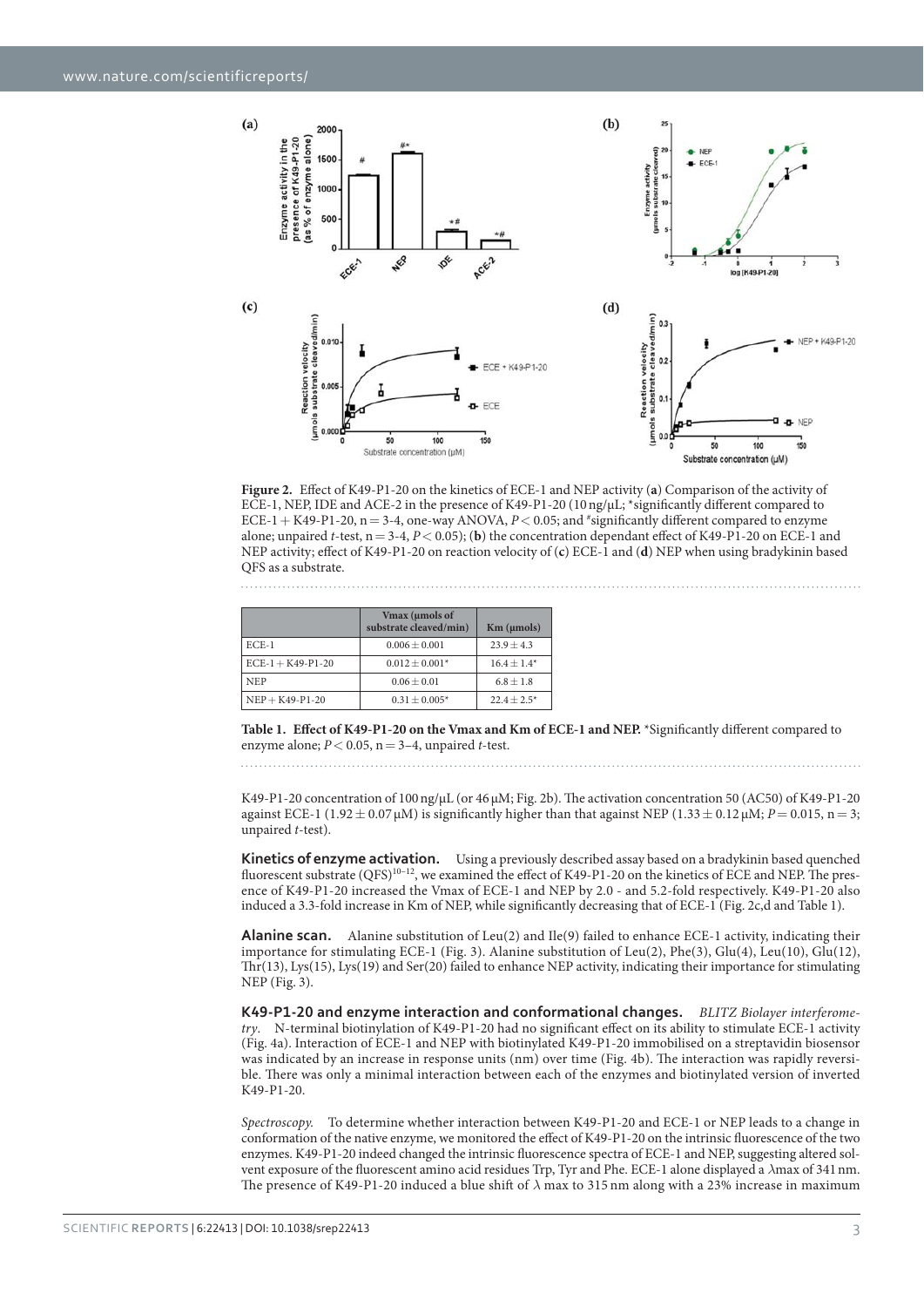

**Figure 3. Alanine scan.** A library of K49-P1-20 analogs were synthesised where each subsequent residue was replaced by an Ala. These analogs were tested for their ability to stimulate ECE-1 and NEP activity. The K49- P1-20 analogs are shown in the middle, with the Ala substitutions indicated in red. Closed bar denotes enzyme alone and the native peptide is indicated in blue \*significantly different compared to enzyme alone; *P*< 0.05; One-way ANOVA;  $n = 4$ .



**Figure 4. Association between K49-P1-20 and enzymes.** (**a**) Effect of N-terminal biotinylation of K49-P1-20 on the activity of ECE-1. (**b**) Representative traces obtained using Biolayer interferometry showing the level of interaction between enzymes and the biotinylated version of native or inverted K49-P1-20; representative traces showing the effect of K49-P1-20 on the intrinsic fluorescence of (**c**) ECE-1 and (**d**) NEP. Fluorescence of K49- P1-20 alone, and the sum of fluorescence intensities of K49-P1-20 and enzyme is also indicated.

fluorescence intensity (Fig. 4c). NEP alone displayed a *λ* max of 333 nm which was shifted by K49-P1-20 to 339 nm, with 4% reduction in the intensity of maximum fluorescence (Fig. 4d).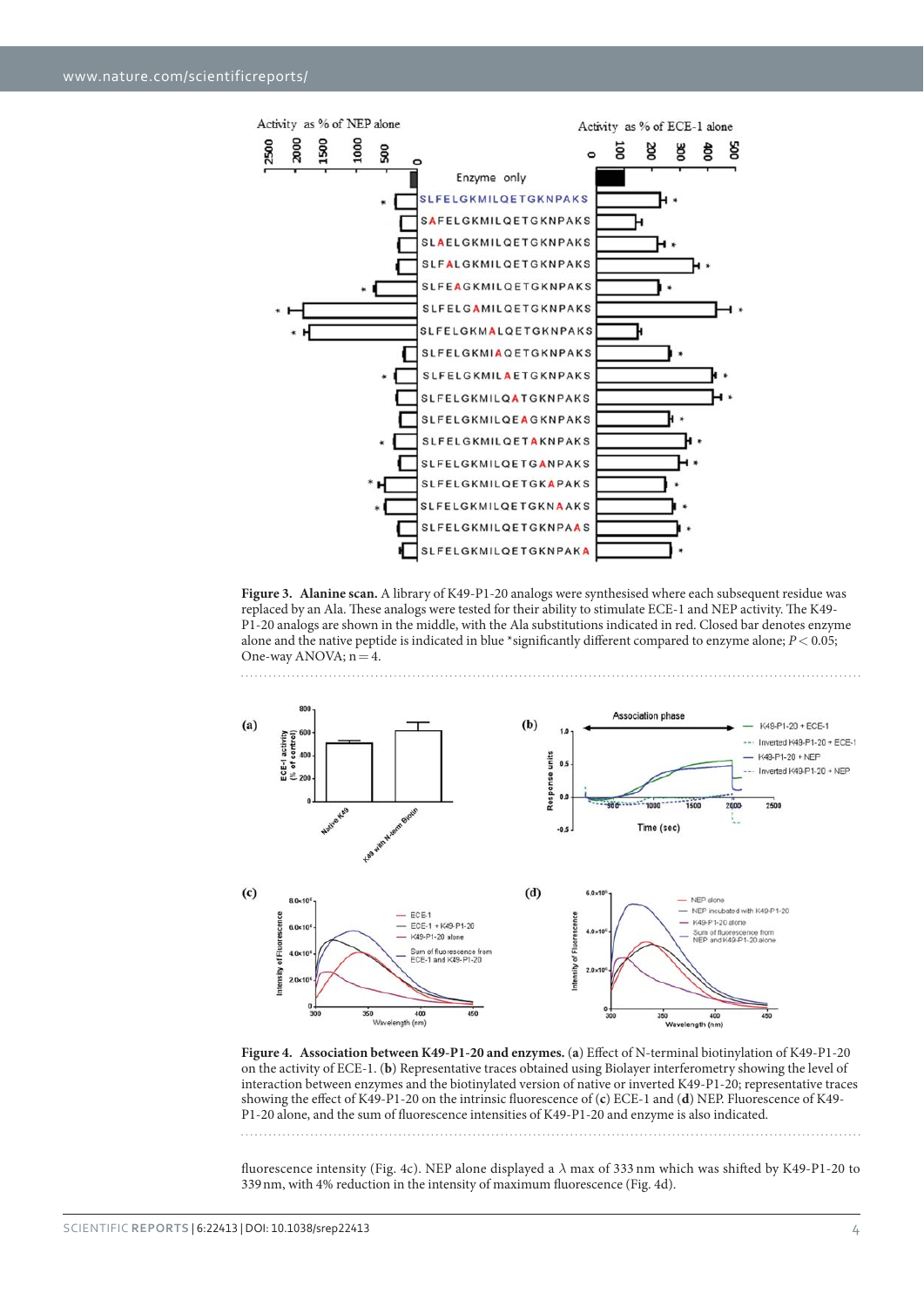

Figure 5. Effect of K49-P1-20 mediated enzyme activation on the cleavage of BigET<sub>18-34</sub>, enkephalin and **synthetic Aβ40.** The cleavage of substrates (**a**) BigET18-34 by ECE-1 and (**b**) enkephalin by NEP was monitored over 24 h using LCMS. Data are expressed as a % decrease in the amount of each substrate as indicated by peak area. (**c**) LCMS was used to monitor the formation of peptides (Aβ<sub>1-16</sub>, Aβ<sub>1-17</sub> and Aβ<sub>1-19</sub>) that form as a result of ECE-1 and NEP mediated cleavage of synthetic Aβ 40 over 24 h, both in the presence or absence of K49-P1-20. Data are expressed as a % of peak area corresponding to respective product obtained in the presence of enzyme only.  $*P < 0.05$ ; significantly different than enzyme alone; unpaired *t*-test; n = 4.

**Peptide cleavage assays.** Cleavage of BigET<sub>18-34</sub> and enkephalin by ECE-1 and NEP respectively. Using LCMS we monitored the cleavage of  $Big_{18-34}$  by ECE-1 (Fig. 5a), and enkephalin by NEP (Fig. 5b). Whilst enkephalin is a widely reported substrate for  $NEP^{13}$ , BigET<sub>18–34</sub> is a truncated version of the natural substrate Big Endothelin (BigET) which we have previously used to examine ECE-1 activity in cell culture media12 and cerebrospinal fluid<sup>10</sup>. ECE-1 alone induced a 18  $\pm$  3% decrease in peak area corresponding to BigET<sub>18-34</sub>, while the decrease was significantly higher (33  $\pm$  1%; unpaired *t*-test; *P* = 0.04; n = 3) in the presence of K49-P1-20.

Similarly, NEP alone induced a 71  $\pm$  3% decrease in peak area corresponding to enkephalin. In the presence of K49-P1-20 the decrease in peak area was significantly higher at  $97 \pm 1\%$  (unpaired *t*-test;  $P = 0.001$ ; n = 3–4).

*Cleavage of synthetic Aβ40 by ECE-1 and NEP in the presence of K49-P1-20.* A potential clinical use of K49-P1- 20 is the enhancement of Aβ degradation by ECE-1 and NEP so as to prevent the accumulation of harmful oligomers. We used LCMS to monitor the cleavage of synthetic Aβ 40 by ECE-1 or NEP alone and in the presence of K49-P1-20. Although ECE-1 or NEP mediated cleavage of Aβ40 is known to produce several cleavage products<sup>14</sup>, we were only able to positively identify the products  $\overrightarrow{A}\beta_{1-16}$ ,  $A\beta_{1-17}$ , and  $A\beta_{1-19}$  (Fig. 5c). Peak area co-responding to all three products increased significantly in response to K49-P1-20. This indicates accelerated cleavage of Aβ40 by ECE-1 and NEP in the presence of K49-P1-20.

Effect of K49-P1-20 on the activity of NEP expressed on HEK293 cells. The addition of K49-P1-20 (500 ng/μL) after 45 min as opposed to vehicle, significantly elevated the rate of cleavage of QFS by HEK293 cells (Fig. 6). However after 100 min, there was no significant difference in the level of fluorescence between K49-P1-20 or vehicle treated cells.

K49-P1-20 stimulates ECE-1 activity in cerebrospinal fluid. K49-P1-20 (1-30 ng/µL) stimulated the activity of rhECE-1 in cerebrospinal fluid obtained from a patient with Alzheimer's disease, as evidenced by the enhanced cleavage of bradykinin based QFS (Fig. 7a). Addition of stimulated ECE-1 to cerebrospinal fluid obtained from patients with Alzheimer's disease (N = 8) resulted in a significant decrease (31  $\pm$  4%) in the levels of endogenous soluble Aβ 42 over 4 h, compared with the addition of non-stimulated ECE-1 (11 ± 5%; *P*= 0.005, unpaired *t*-test Fig. 7b). This decrease was blocked by the ECE-1 specific inhibitor CGS35066 (Fig. 7b).

### **Discussion**

ECE-1 and NEP are two closely related metalloproteases that play a key role in many physiological and pathophysiological processes2,15,16. A common substrate to both enzymes is Aβ which plays a key role in the pathogenesis of Alzheimer's disease<sup>2,15–18</sup>. Previous studies have reported the discovery of molecules which increase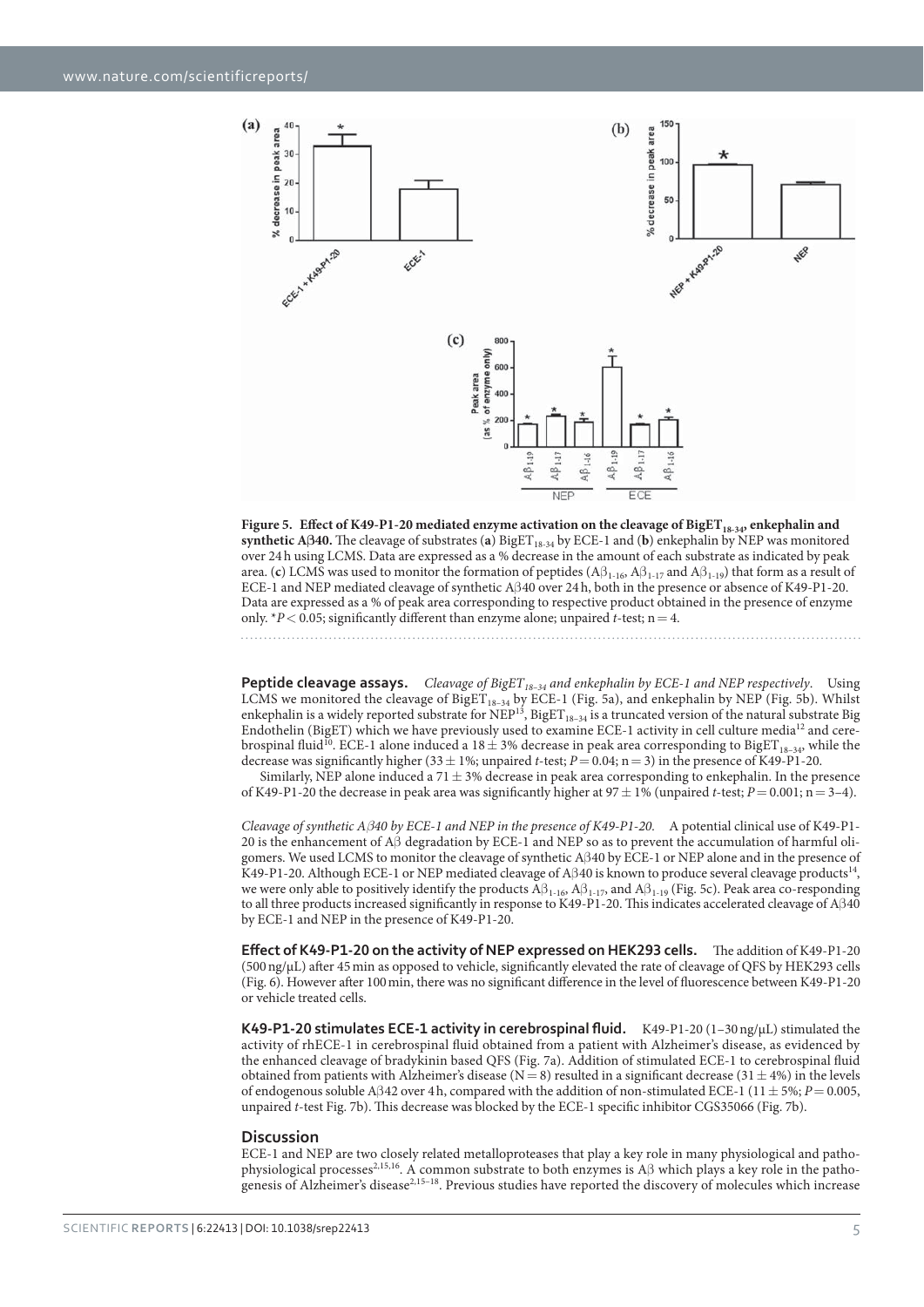

**Figure 6. Stimulation of NEP activity in cells.** Effect of vehicle or K49-P1-20 (10–500 ng/μL) on the rate of QFS cleavage by HEK293 cells. Arrow indicates the point of addition of K49-P1-20 or vehicle. \*Significantly different compared to cells treated with vehicle; unpaired *t*-test,  $n = 4$ ;  $P < 0.05$ .



**Figure 7. K49-P1-20 stimulates ECE-1 activity in cerebrospinal fluid** (**a**) the effect of K49-P1-20 (1–30 ng/μL) on the activity of rhECE-1(0.04–ng/μL) added to cerebrospinal fluid obtained from a patient with Alzheimer's disease at post mortem. Enzyme activity was measured using the bradykinin based QFS. \*  $\& \alpha$  significantly different compared to ECE-1 alone or K49-P1-20 (1 ng/μL) respectively; *P*< 0.001; n = 5; one-way ANOVA. (**b**) The effect of ECE-1 alone (0.04 ng/μL); ECE-1 incubated with K49-P1-20 (300 ng/μL); or ECE-1+ K49-P1- 20 + ECE-1 inhibitor CGS35066 (500 nM), on the levels of endogenous Aβ 42 in cerebrospinal fluid taken from a patient with Alzheimer's disease at post-mortem was determined using a commercially available ELISA kit. Significantly different compared to \*ECE-1 alone *P*= 0.005; or \*\*ECE-1 + K49-P1-20, *P*= 0.009; unpaired *t*test,  $N = 8 - 11$ .

NEP activity<sup>5–7</sup>. However, there are no reports on molecules that increase ECE-1 activity. Here we report on the discovery of a peptide named K49-P1-20 from the venom of *B. asper* which stimulates the activity of both ECE-1 and NEP. Interaction of K49-P1-20 with ECE-1 or NEP appears to induce a change in its conformation leading to an increase in activity. Unlike the molecules reported in previous studies which increase NEP expression and therefore cellular NEP activity<sup>5-7</sup>, K49-P1-20 appears to allosterically regulate the activity of ECE-1 and NEP.

Animal venoms have long been a source of lead compounds for future pharmaceuticals and research tools<sup>19,20</sup>. We therefore screened venoms of snakes found in different geographical regions to identify a molecule that modulates the activity of ECE-1, and found that the venom of *B. asper* stimulated ECE-1 activity. Initial fractionation of venom indicated that this effect was mediated by a toxin known as *B. asper* myotoxin II which induces myonecrosis following envenoming<sup>8</sup>. *B. asper* myotoxin II belongs to a class of toxins known as Lysine 49 phospholipase  $A_2$  myotoxins<sup>21</sup>. Asp to Lys substitution at position 49 is a key structural feature of these toxins and their toxic effects are independent of the phospholipase A2 activity. Digestion of this toxin with ArgC proteinase indicated that stimulation of ECE-1 activity was mediated by its N-terminal domain. The use of synthetic peptides of varying length corresponding to this region confirmed that these effects were in fact mediated by its first 20 amino acids. Inverted sequence of K49-P1-20 failed to induce an increase in ECE-1 activity ( $136 \pm 12$  as % of ECE-1 alone;  $n = 3-4$ ), indicating that the specific sequence of K49-P1-20 is critical for the observed effects. Further shortening of this peptide resulted in a loss of ECE-1 stimulating effects. K49-P1-20 therefore appears to possess the shortest optimum sequence required for ECE-1 stimulation and was used in all downstream studies. Previous studies have shown that myotoxic effects of *B. asper* myotoxin II are mediated by is C-terminal domain<sup>9</sup>. In agreement with this result, K49-P1-20 showed no myotoxicity in chick biventer cervicis muscle.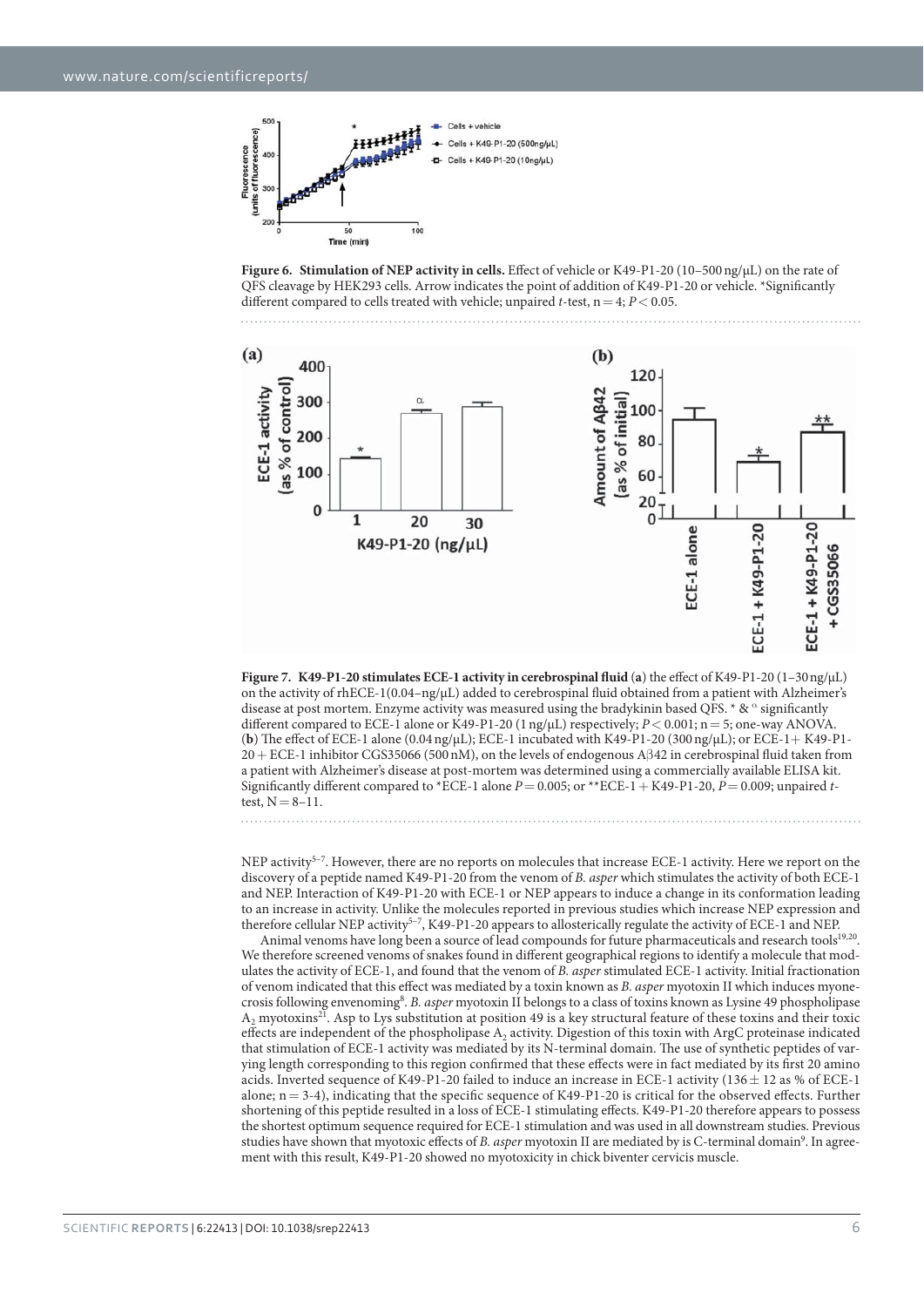Compared with enzyme alone, K49-P1-20 also significantly enhanced the activity (expressed as % of control) of closely related enzyme NEP (1606  $\pm$  29), and two other metalloproteases ACE-2 (145  $\pm$  8) and IDE (292  $\pm$  38). The level of ACE-2 and IDE stimulation was however significantly less compared with NEP, therefore indicating degree of specificity towards ECE-1 and NEP. All further studies therefore focused on the effect of K49-P1-20 on ECE-1 and NEP activity. K49-P1-20 increased the activity of ECE-1 and NEP in a concentration dependant manner. The increase in activity of both enzymes become evident at a K49-P1-20 concentration of 0.23 μM, or a peptide: enzyme molar ratio of 1:368. The high level of ECE-1 and NEP stimulation observed in response to K49-P1-20 is most likely the result of a common binding region for K49-P1-20 within these enzymes. ECE-1 and NEP in deed share 40% sequence homology<sup>22</sup>. However the potential sites of interaction between the enzymes and K49-P1-20 are best identified through structural biology approaches that take into account the secondary and tertiary structure of the enzymes.

Physical interaction between the activating molecule and enzyme is a common characteristic in the mechanisms of enzyme activation<sup>23</sup>. We used biolayer interferometry to probe possible physical interaction between K49-P1-20 and ECE-1 or NEP. N-terminal biotinylation of K49-P1-20 had no significant impact on its ability to stimulate ECE-1 activity, thus facilitating its use as a tool in research applications. Biotinylated K49-P1-20 immobilised on a streptavidin biosensor interacted directly with both ECE-1 and NEP as evidenced by the increase in response units over time. This interaction however was not observed with the biotinylated version of inverted K49-P1-20.

It is logical to assume that a conformational change that occurs following interaction with K49-P1-20 mediates the increase in enzyme activity. We investigated this by examining the effect of K49-P1-20 on the intrinsic fluorescence of ECE-1 and NEP. Fluorescence spectra of each enzyme in the presence of K49-P1-20 were distinct from that of enzyme alone. In addition, the sum of individual spectra for K49-P1-20 and ECE-1 or NEP failed to overlap with the spectra obtained by incubating K49-P1-20 with enzymes. This suggests that spectral changes that occur in the presence of K49-P1-20 is the likely result of a change in conformation of the enzymes, which in turn is a possible consequence of a direct interaction with K49-P1-20.

K49-P1-20 induced an increase in the Vmax of both enzymes reflecting the enhanced rate of substrate cleavage, whilst increasing the affinity between the substrate and ECE-1 as evidenced by the reduction in Km. However in the case of NEP an increase in both Vmax and Km was observed. This result suggests that although the specific change in conformation may reduce the affinity for the substrate, sufficient substrate availability may still increase its rate of cleavage. Therefore the specific mechanism(s) that mediate an increase in the activity may be different for both ECE-1 and NEP.

Identifying the specific residues of K49-P1-20 which are important for stimulation of enzyme activity would facilitate the development of analogs which are stable and active in biological systems. An alanine scan of K49-P1-20 identified that Leu<sup>2</sup> and Ile<sup>9</sup> as crucial residues for stimulation of ECE-1, while Leu<sup>2</sup>, Phe<sup>3</sup>, Glu<sup>4</sup>, Leu<sup>10</sup>, Glu<sup>12</sup>,  $Thr^{13}$ , Lys<sup>15</sup>, Lys<sup>19</sup> and Ser<sup>20</sup> are crucial for NEP stimulation. This is also reflected in the results of Fig. 1c where K49-P1-7 and K49-P8-20 lack Ile<sup>9</sup> and Leu<sup>2</sup> respectively thus resulting in a significantly reduced level of ECE-1 stimulation compared to K49-P1-20.

All enzyme activity assays referred to above were conducted using a bradykinin based QFS, typically used in high throughput assays<sup>10-12,24</sup>. Therefore K49-P1-20 induced stimulation of ECE-1 and NEP activity was also confirmed using  $BigET_{18-34}$  and enkephalin respectively. BigET<sub>18-34</sub> is a truncated version of the natural substrate of ECE-1 has previously been used in enzyme cleavage assays12. Aβ is a common substrate for both enzymes and its accumulation is a hall mark of Alzheimer's disease. Previous studies have identified three N-terminal cleavage products ( $A\beta_{1-16}$ ,  $A\beta_{1-17}$  and  $A\beta_{1-19}$ ) following the digestion of  $A\beta$  by ECE-1<sup>14,25</sup>. Using LCMS, each of these products were also identified in this study, and their relative amounts were significantly higher in the presence of K49-P1-20.

Enhanced cleavage of Aβ 40 not only further confirms K49-P1-20 mediated increase in ECE-1 and NEP activity, but also indicates the potential of K49-P1-20 as a pharmaceutical lead compound for the clinical management Aβ deposition. In particular, the potential implications of the discovery of K49-P1-20 for Alzheimer's disease are highlighted by the ability of K49-P1-20 to stimulate ECE-1 activity in cerebrospinal fluid, as evidenced by the accelerated cleavage of both QFS and soluble endogenous Aβ 42 (the more neurotoxic form of Aβ ).

In addition to its potential as a drug lead for Alzheimer's disease, our results show that K49-P1-20 can stimulate the enzyme activity on the surface of HEK293 cells which express NEP25. This in turn highlights the feasibility of using this peptide in research applications aimed at studying the cellular/biochemical effects of NEP stimulation. Addition of K49-P1-20 to HEK293 cells significantly enhanced the rate of QFS cleavage. The transient nature of the increase in rate of QFS cleavage observed is most likely the result of degradation of K49-P1-20 by other proteases expressed on the cell membrane.

In summary, here we report on the discovery of a novel peptide K49-P1-20 which significantly enhances the activity of ECE-1 and NEP as measured by the ability to cleave the bradykinin based QFS. K49-P1-20 induces a concentration dependant increase in the activity of ECE-1 and NEP while increasing the Vmax of both enzymes. Increase in enzyme activity is the likely result of a conformational change in the enzyme that occurs upon interaction with K49-P1-20. Stimulation of ECE-1 and NEP accelerated the breakdown of  $A\beta$ , thus reducing the levels of an agent associated with Alzheimer's disease. Future studies should focus on understanding the precise mechanism of action of K49-P1-20. This would involve identifying the sites of interaction between K49-P1-20 and enzymes, precise conformational changes and how these translate to an increase in catalytic efficiency. These points are best addressed using structural biology. Understanding the mechanism of action would facilitate the synthesis of activators for other proteases which are involved in the breakdown of Aβ , thus having far reaching implications for the manipulation of Aβ levels. In addition, stimulation of enzyme activity is a poorly studied area of protease biology. As the first reported dual stimulator of ECE-1 and NEP activity, our discovery will open up a diverse array of studies in this area of enzyme biology that has to date been largely overlooked. K49-P1-20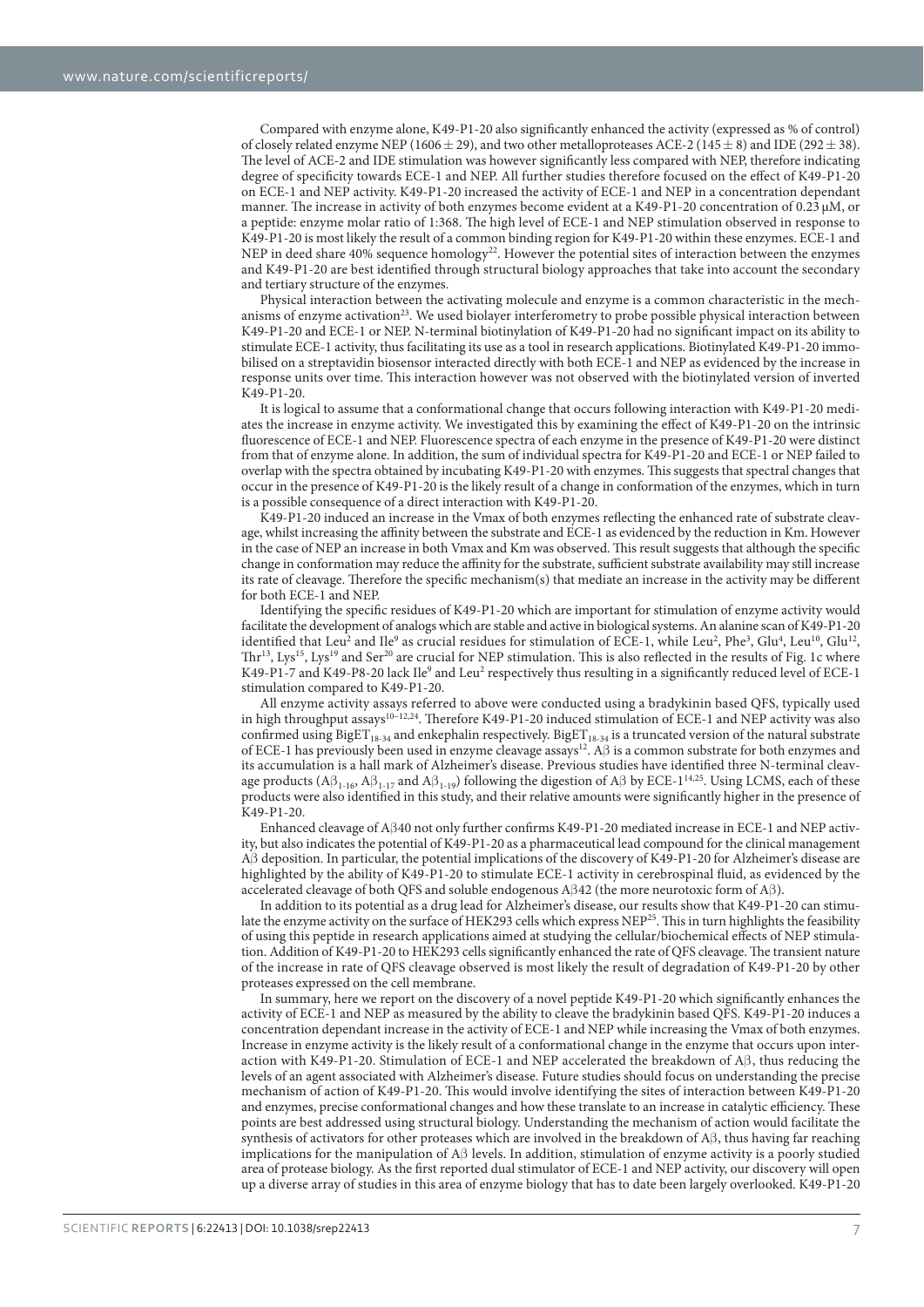therefore has the potential to serve both as a research tool and drug candidate in the setting of Alzheimer's disease adding a wealth of new knowledge to the field.

#### **Materials and Methods**

**Materials.** Unless otherwise stated, all synthetic peptides used were made by Genic Bio Ltd. rhECE, NEP and IDE were purchased from R & D systems. Unless indicated appropriate dilutions were made in ECE-1 buffer (50 mM TrisCl and 150 mM NaCl, pH 6.3). ACE-2 was a generous gift from Dr. Mike Yarski (Millennium Science). Dilutions of ACE-2 were made in a buffer containing 100 mM TrisCl and 1M NaCl pH 6.5.

**Identification of K49-P1-20.** Stimulation of ECE-1 by B. asper myotoxin II. Venoms were either commercially available (Venom Supplies Ltd, South Australia) or were a generous gift from Dr. Bryan Fry (University of Queensland). All venoms (10 ng/μL) were screened for their effects on ECE-1 (0.05 ng/μL) activity. Only the venom of *B. asper* induced a significant increase in ECE-1 activity. Initial fractionation of venom using size exclusion chromatography indicated that stimulation of ECE-1 activity was confined to the fraction containing previously identified *B. asper myotoxin II*. This toxin was further purified as described previously<sup>8</sup>.

*Toxin digestion. B. asper myotoxin II* (10 μg) was subjected to digestion by Arg C protease using standard protocols. The products of digestion were applied to a Phenomenex Jupiter C18 analytical column, and eluted using the following gradient of solvent B (90% ACN): 0–60% over 60 min. Eluted fractions were freeze-dried, reconstituted with ECE-1 buffer, and tested for effects on ECE-1 activity.

*N-terminal sequencing.* Where indicated, N-terminal sequencing of RP-HPLC fractions was performed at the Monash Biomedical Proteomics facility using previously published methods<sup>26</sup>.

*Myotoxicity assay.* Myotoxic effects of K49-P1-20 (25 μg/mL) was examined by monitoring the effect of K49-P1- 20 on both direct twitches and resting tension of the chick biventer cervicis muscle preparation as previously described<sup>27</sup>

**Enzyme activity assays.** *Assays for Endothelin Converting Enzyme-1 and NEP activity*. Enzyme activities were measured using a previously described bradykinin-based quenched fluorescent substrate (QFS) assay<sup>10,11</sup>. Briefly, rhECE-1 or NEP (0.05 ng/µL) was incubated with ECE-1 buffer for 1 h at 37 °C. Where indicated, venom, *B. asper* myotoxin II or relevant synthetic peptide (10 ng/μL) was added to the reaction mixture and pre-incubated (1 h at 37 °C) with rhECE-1 or rhNEP prior to the addition of substrate ((7-methoxycoumarin-4-yl) acetyl-Arg-Pro-Pro-Gly-Phe-Ser-Ala-Phe-Lys(2, 4-dinitrophenyl); 40 μM final). The specificity of ECE-1 and NEP mediated cleavage was confirmed using the inhibitors CGS35066 (500 nM) and thiorphan (10 μM).

*Angiotensin converting enzyme-2 (ACE-2) activity assay.* Activity of ACE-2 (0.05 ng/μL) was measured using a previously described OFS based assay<sup>28</sup>.

*Insulin Degrading Enzyme (IDE) activity assay.* IDE was purchased from R & D Systems (Cat# 2496-ZN-010) and activity was measured as per manufacturer's instructions.

Increase in fluorescence over time (excitation and emission wavelengths of 320 and 405 nm respectively) was taken as evidence of enzyme activity. The specific activity for each enzyme was calculated using a standard curve of known 7-methoxycoumarin concentrations. Enzyme alone (rhECE-1, rhNEP, rhACE-2 and rhIDE) was used as a control in all studies examining the effect of K49-P1-20 on enzyme activity.

*Kinetics of enzyme activation.* rhECE-1 (0.025 ng/μL) or NEP (0.05 ng/μL) was incubated for 1 h at 37 °C in the presence of K49-P1-20 (10 ng/μL or 4.6 μM). The reaction was started by adding increasing concentrations of substrate  $(0-120 \,\mu\text{M})$ .

*Alanine scanning.* A library of K49-P1-20 analogs were synthesised (Mimotopes Ltd, Clayton, Victoria, Australia) where each subsequent amino acid residue was replaced by an Ala. These analogs were initially synthesised as crude pepsets and were screened for their effects on ECE-1 and NEP activity. From these pepsets 16 analogs that induced a change in the level of ECE-1 activity were identified and resynthesised at 95% purity (Genic Bio Ltd). These 16 peptides (10 ng/μL final) were then re-screened for their effects on ECE-1 and NEP activity using the assays mentioned above.

**Interaction of K49-P1-20 with enzyme(s) and resulting conformational changes.** *BLITZ Biolayer interferometry*. Interaction between K49-P1-20 and ECE-1 or NEP was studied using BLITZ Bio-Layer interferometry. Biotinylated version of native or inverted K49-P1-20 (1 μg/μg) peptide reconstituted in buffer (100 mM TrisCl and 1M NaCl; pH 6.3) was immobilised on a streptavidin biosensor through N-terminal biotin over 2 min. Following 30s equilibration with buffer, association of rhECE-1, NEP or ACE-2 (12 nM; in phosphate buffered saline) with K49-P1-20 was performed over 30 min. This was followed by a 2 min dissociation phase in buffer. Response units in the absence of K49-P1-20 (i.e. enzyme alone) was used as a blank.

*Spectroscopy.* Emission spectra were recorded at room temperature on a Perkin-Elmer LS50B luminescence spectrometer in a 1-cm path-length quartz cell. Samples were excited at 280 nm, and spectra were collected from 300–450 nm. Excitation and emission slit widths were set at 5 nm, and a scan speed of 50 nm/min was used. In all experiments the enzyme and K49-P1-20 concentrations were 0.5 μM and 8 μg/μL respectively. Four scans were performed with each sample.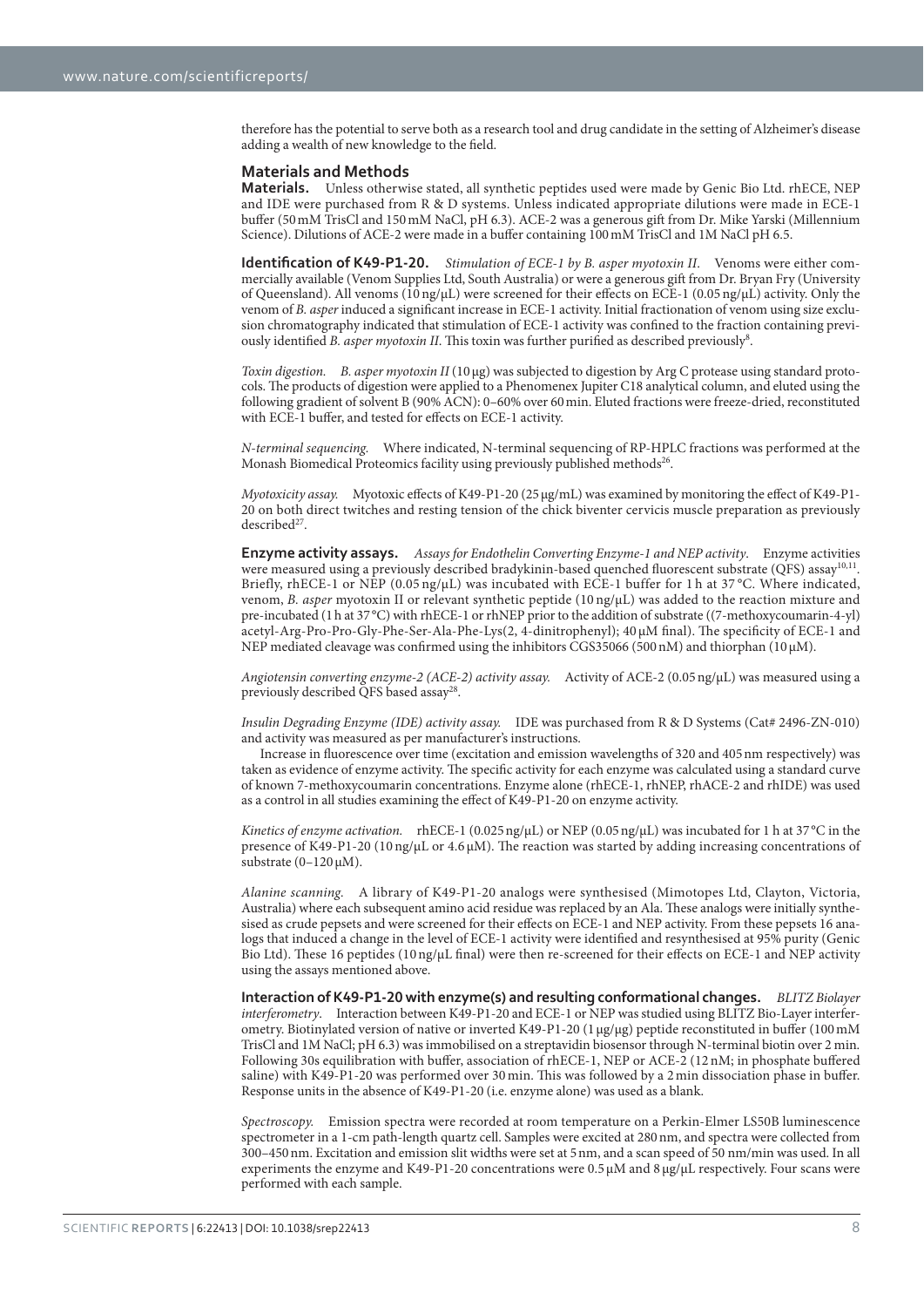**Peptide cleavage assays.** *Cleavage of BigET<sub>18-34</sub> by ECE-1*. ECE-1 (0.2 ng/μL) was incubated with K49-P1-20 (20 ng/μL) for 1 hr at 37 °C. In control samples, the enzyme was incubated only with buffer. Reaction was started by adding  $Big[<sub>18-34</sub>$  to a final concentration of 12 ng/μL. Aliquots of equal volume were taken at  $T = 0$ , and 2 h and reaction terminated by adding TFA to a final concentration of 1%.

*Cleavage of enkephalin by NEP.* NEP (0.15 ng/μL) was incubated with K49-P1-20 (10 ng/μL) for 1 hr at 37 °C. In control samples, the enzyme was incubated only with buffer. Reaction was started by adding enkephalin to a final concentration of  $12 \frac{\text{ng}}{\mu}$ . Aliquots of equal volume were taken at T = 0, and 2 h and reaction terminated by adding TFA to a final concentration of 1%. All samples were stored in − 80 °C until analysed by LCMS.

*Cleavage of synthetic Aβ by activated ECE-1 and NEP.* ECE-1 or NEP (0.05 ng/μL) was incubated with K49-P1- 20 (100 ng/μL) for 1 hr at 37 °C. In control samples, the enzyme was incubated only with buffer. Reaction was started by adding synthetic Aβ to achieve a final concentration of 43 ng/μL. Aliquots of equal volume were taken at  $T = 0$ , and 24 h. and reaction terminated by adding TFA to a final concentration of 1%. Samples were stored in − 80 °C until analysed by LCMS.

*Cell culture.* HEK293 cells (passage 10–20) grown in serum free media were centrifuged and resuspended in PBS. Cells were then seeded into a 96 well plate at a density of 6000 cells/well, and incubated at 37 °C for 2 h. Assay was started by adding QFS (40 μM) and fluorescence was monitored using excitation and emission wavelengths of 320 and 405 nm respectively. K49-P1-20 (10–500 ng/μL) or vehicle (100 mM TrisCl and 1M NaCl; pH 6.3) was added 45 min after the addition of QFS. Fluorescence was monitored for a further 50 min.

**LCMS methods.** Samples were analysed by LC-MS by separation over a 10 minute gradient on a pepmap100, 75 um id, 100 Ǻ pore size, reversed phase nano column with 97% buffer A (0.1% Formic acid) to 40% B (80% Acetonitrile 0.1% formic acid), then 90% B in 3 minutes, at a flow rate of 300 nl/minute. The eluant was nebulised and ionised using the Bruker nanoESI source with a capillary voltage of 4000 V. Prior to analysis, the MicroTOFq quadrupole TOF mass spectrometer (Bruker Daltonics), was calibrated using tune mix. The LC instrument used for these studies was Ultimate 3000 nano HPLC (ThermoFisher scientific)

*Cleavage of endogenous Aβ42 by activated ECE-1.* Aβ 42 levels were measured using a commercially available Human Aβ 42 ELISA kit (Life technologies), according to the manufacturer's instructions. rhECE-1 (0.04 ng/μL) alone, rhECE + K49-P1-20 (300 ng/ $\mu$ L) or rhECE + K49-P1-20 + CGS35066 (500 nM) was incubated at 37 °C for 1 hr. Cerebrospinal fluid (diluted 1:10 in assay buffer) from patients with Alzheimer's disease was added to each reaction mixture. The final volume of cerebrospinal fluid added was kept to 1/10<sup>th</sup> the final volume of reaction mixture, which was adjusted using ECE-1 buffer. Aliquots of equal volume were taken at 0 and 4 h, snap frozen in dry ice and stored at − 80 °C until analysed by ELISA. The amount of Aβ 42 remaining after 4 h was expressed as a % of initial.

**Data analysis.** Non-linear regression analysis in GraphPad Prism software (version 6.04; Michaelis Menton equation) was used to calculate the enzyme kinetic parameters (Vmax and Km). In all enzyme assays the amount of substrate cleaved over 80 min was determined. Where indicated, enzyme activity in the presence of K49-P1-20 was expressed as a % of the respective control. The enzyme kinetic parameters were determined based on the rate of substrate cleavage.

Data from LCMS was processed using QuantAnalysis version 1.8 (build192). Ion chromatograms were extracted with a tolerance of 0.2Da and peak detection with a S/N threshold of 5 and smoothing width of 3. Area under the peak of interest in all LCMS chromatograms was determined using the manual integration function in Agilent Chemstation software. Data shown on all graphs represents a mean and SEM.

#### **References**

- 1. Wang, M., Kim, S. H., Monticone, R. E. & Lakatta, E. G. Matrix metalloproteinases promote arterial remodeling in aging, hypertension, and atherosclerosis. *Hypertension* **65,** 698–703, doi: 10.1161/HYPERTENSIONAHA.114.03618 (2015).
- 2. Nalivaeva, N. N., Beckett, C., Belyaev, N. D. & Turner, A. J. Are amyloid-degrading enzymes viable therapeutic targets in Alzheimer's disease? *J Neurochem* **120** Suppl 1, 167–185, doi: 10.1111/j.1471-4159.2011.07510.x (2012).
- 3. Choi, D. S. *et al.* PKCepsilon increases endothelin converting enzyme activity and reduces amyloid plaque pathology in transgenic mice. *Proc Natl Acad Sci USA* **103,** 8215–8220, doi: 10.1073/pnas.0509725103 (2006).
- 4. El-Amouri, S. S. *et al.* Neprilysin: an enzyme candidate to slow the progression of Alzheimer's disease. *Am J Pathol* **172,** 1342–1354, doi: 10.2353/ajpath.2008.070620 (2008).
- 5. Ayoub, S. & Melzig, M. F. Induction of neutral endopeptidase (NEP) activity of SK-N-SH cells by natural compounds from green tea. *J Pharm Pharmacol* **58,** 495–501, doi: 10.1211/jpp.58.4.0009 (2006).
- 6. Hashimoto, Y. *et al.* A rescue factor abolishing neuronal cell death by a wide spectrum of familial Alzheimer's disease genes and Abeta. *Proc Natl Acad Sci USA* **98,** 6336–6341, doi: 10.1073/pnas.101133498 (2001).
- 7. Klein, C. *et al.* The neuroprotector kynurenic acid increases neuronal cell survival through neprilysin induction. *Neuropharmacology* **70,** 254–260, doi: 10.1016/j.neuropharm.2013.02.006 (2013). 8. Lomonte, B. & Gutierrez, J. M. A new muscle damaging toxin, myotoxin II, from the venom of the snake *Bothrops asper* (terciopelo).
- *Toxicon* **27,** 725–733 (1989).
- 9. Lomonte, B., Moreno, E., Tarkowski, A., Hanson, L. A. & Maccarana, M. Neutralizing interaction between heparins and myotoxin II, a lysine 49 phospholipase A2 from *Bothrops asper* snake venom. Identification of a heparin-binding and cytolytic toxin region by the use of synthetic peptides and molecular modeling. *J Biol Chem* **269,** 29867–29873 (1994).
- 10. Kuruppu, S. *et al.* Soluble and Catalytically Active Endothelin Converting Enzyme-1 is Present in Cerebrospinal Fluid of Subarachnoid Hemorrhage Patients. *Mol Cell Proteomics* **13,** 1091–1094, doi: 10.1074/mcp.M113.027359 (2014).